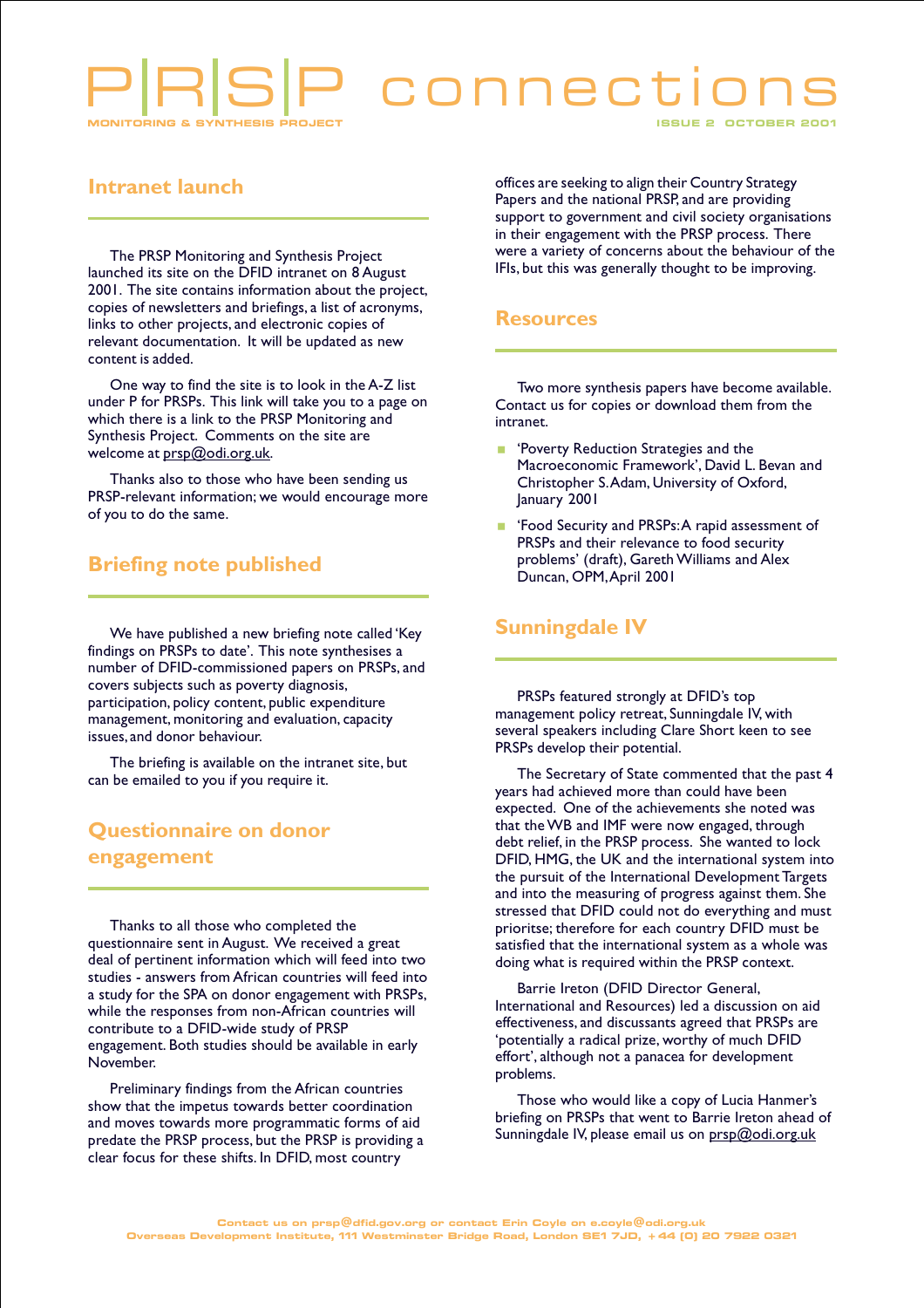# connect

#### **WIDER Conference**

In August, the World Institute for Development Economics Research held a conference on debt relief. The conference yielded no clear opinion on the success or otherwise of the enhanced HIPC initiative, with discussion mainly revolving around broader issues around escape from indebtedness and the position of creditors.

Details of the conference are available on http:// www.wider.unu.edu/conference/conference-2001-2/ conference2001-2.htm

#### **Dakar: WB Forum on PRSPs**

As part of the wider review of PRSPs, the World Bank hosted the 2<sup>nd</sup> Forum on PRSPs in Dakar, Senegal.

The main themes that emerged from the discussions of African officials were governance and accountability, public policy for poverty reduction (including central budgets and sector policy), monitoring and analysis (including social impact analysis), and donor attitudes. For more on social impact analysis, see below.

For a summary of the conference and conference papers, see http://wwwl.worldbank.org/wbiep/ attackingpoverty/activities/dakarforum.htm

#### **CDF/PRSP Focal Points**

Donors supporting CDF and PRSPs met on 14 September in a Focal Point meeting at Sheraton, Heathrow, London. Despite the difficult circumstances there was high-level participation from bilateral and multilateral donor organisations, and a video link to Washington ensured that American officials could be included. UNDP was present for the first time, and Ghanaian and Guyanan representatives also attended.

The meeting reinforced one message from Dakar: that donors are not doing enough to coordinate their activities. Richard Manning (DFID Director General, Policy) stressed that donors' internal procedures are hampering coordination, and that efforts need to be made to 'harmonise harmonisation'.

The Ghanaian minister highlighted the need for realistic targets against which progress could be monitored. He stated that the GPRS would be a primary policy document in the next budget and would be debated in Parliament, an unusual move among the PRSP countries.

There was also discussion around the application of CDF principles to the PRSP process, such as enhancing participation and accountability for development results, linking the long-term vision with short-to-medium term plans, and cultivating strategic partnerships among donors. For more details of the meeting, contact us on prsp@odi.org.uk.

#### **Participation Study**

APED has commissioned a study of participatory processes and PRSPs in Africa. Rosemary McGee of IDS Sussex is the main consultant for the project. Phase I synthesises experience to date. Phase 2 will involve in-depth case studies in a selection of African countries.

For more details, please contact Rosemary McGee on r.mcgee@ids.ac.uk, or alternatively, Barbara Hendrie of APED.

### **Poverty and Social Impact Analysis**

DFID is supporting pilot studies of the poverty and social impact of macro adjustments and structural reforms in 6 countries (Rwanda, Mozambique, Uganda, Armenia, Honduras and an Asian country to be decided). This is part of the larger exercise on PSIA being conducted by the World Bank. For more information, see the APED intranet site.

Poverty and Social Impact Analysis was also discussed at the World Bank's Dakar Forum on PRSPs (see above). It was noted that while the most common form of analysis of policy impact is ex post, ex ante analysis is important for governments to make informed decisions about policy choices in the context of the PRSP. The meeting also discussed key principles for carrying out PSIA.

For more information or copies of documents, please email us on prsp@odi.org.uk.